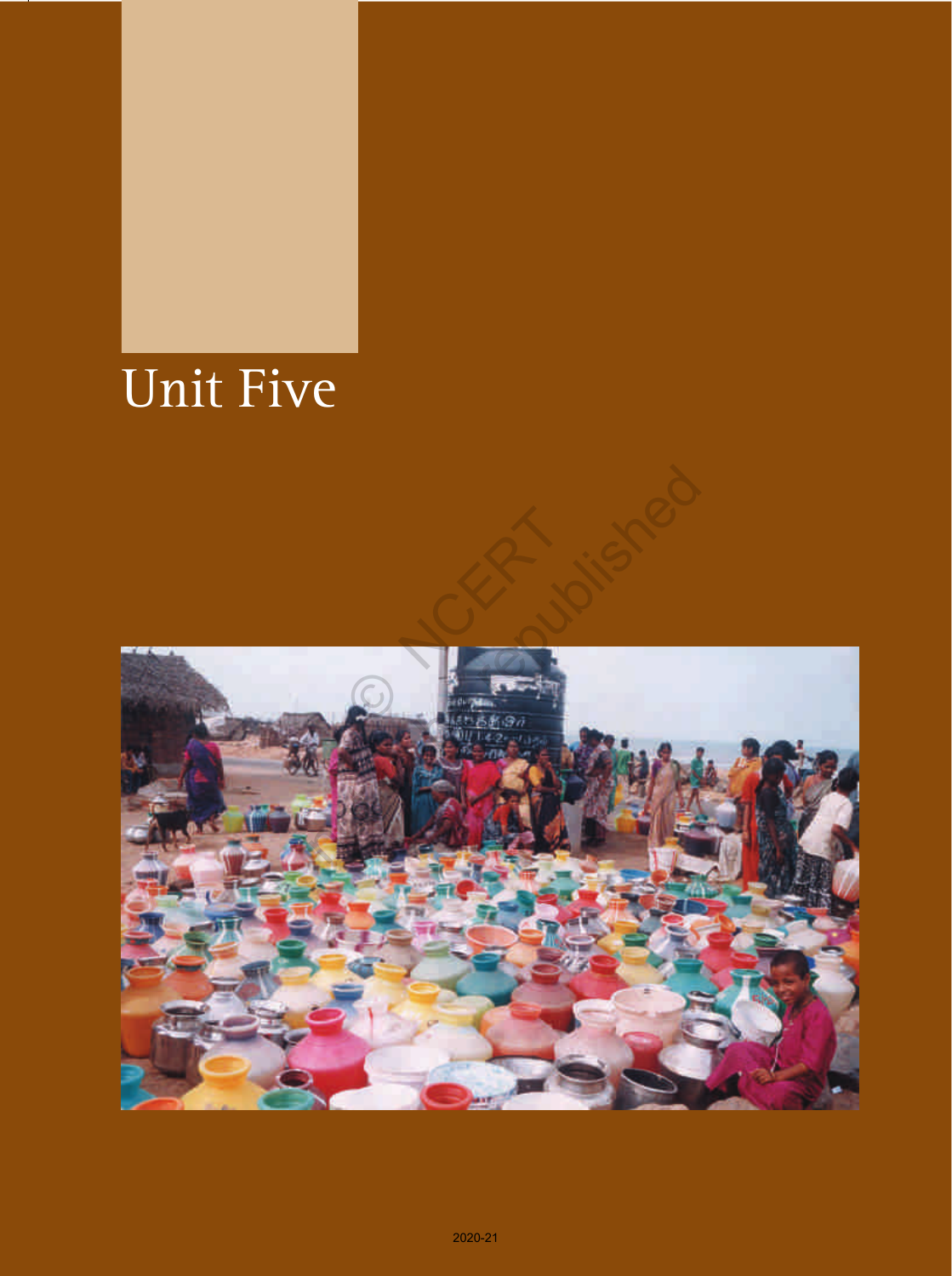### Teacher's Note

This unit discusses the role of the government in providing public facilities as well as in implementing laws that apply to market, factory and the working conditions of people. The aim is to allow students to understand the ways in which this role of the government is linked to concerns addressed in our Fundamental Rights. It is this link to rights that provides a connection to similar issues raised in earlier chapters. Also the discussion in the Class VI and VII textbooks on livelihoods and markets respectively can also be used to provide a context for discussions in Chapter 10.

Chapter 9 uses water as the primary example to discuss public facilities. It is important that the student understand quite clearly what is meant by the idea of public facilities and why the government needs to play a crucial role in their provision and, therefore, take overall responsibility. The idea of equity, or the equal availability, affordability and quality of water for all, is one of the key issues related to public facilities that the chapter highlights. In the classroom discussion, it is crucial to separate the discussion on the importance of the government's role in providing public facilities from their current unequal provision. This means that the fact that persons currently get different amounts of water should not be viewed as a reason for the government not being able to provide public facilities. In which this fole of the governme<br>s this link to rights that provide<br>he discussion in the Class VI and<br>e used to provide a context for di<br>mary example to discuss public f<br>ly what is meant by the idea c<br>ial role in their p The substitute of the government in regulating economic and the substitute of the government is linked to context is this link to rights that provides a connection to lso the discussion in the Class VI and VII textbooks on

Chapter 10 discusses the central role of the government in regulating economic activities. This is largely done through laws and the chapter focuses on the importance of implementing existing laws as well as making new laws to protect the rights of workers, consumers and producers in the market. The Bhopal gas tragedy is discussed as an example of the lax enforcement of the laws. It is quite likely that students might have not heard of this tragedy and it would be helpful to have them research this and perhaps create a wallpaper or skit on this for the entire school. The websites indicated at the end of the book could be used for additional reference material. The Bhopal gas tragedy also marked the moment in which 'environmental' issues became intrinsically linked to laws on the economy and the chapter briefly discusses this as well. The idea of accountability of the manufacturer as well as the government to the workers and the citizens at large is one of the The activity that the state of the properties of the properties are well as implementing the state of the state of the state of the state of the state of the state of the state of the state of the state of the state of the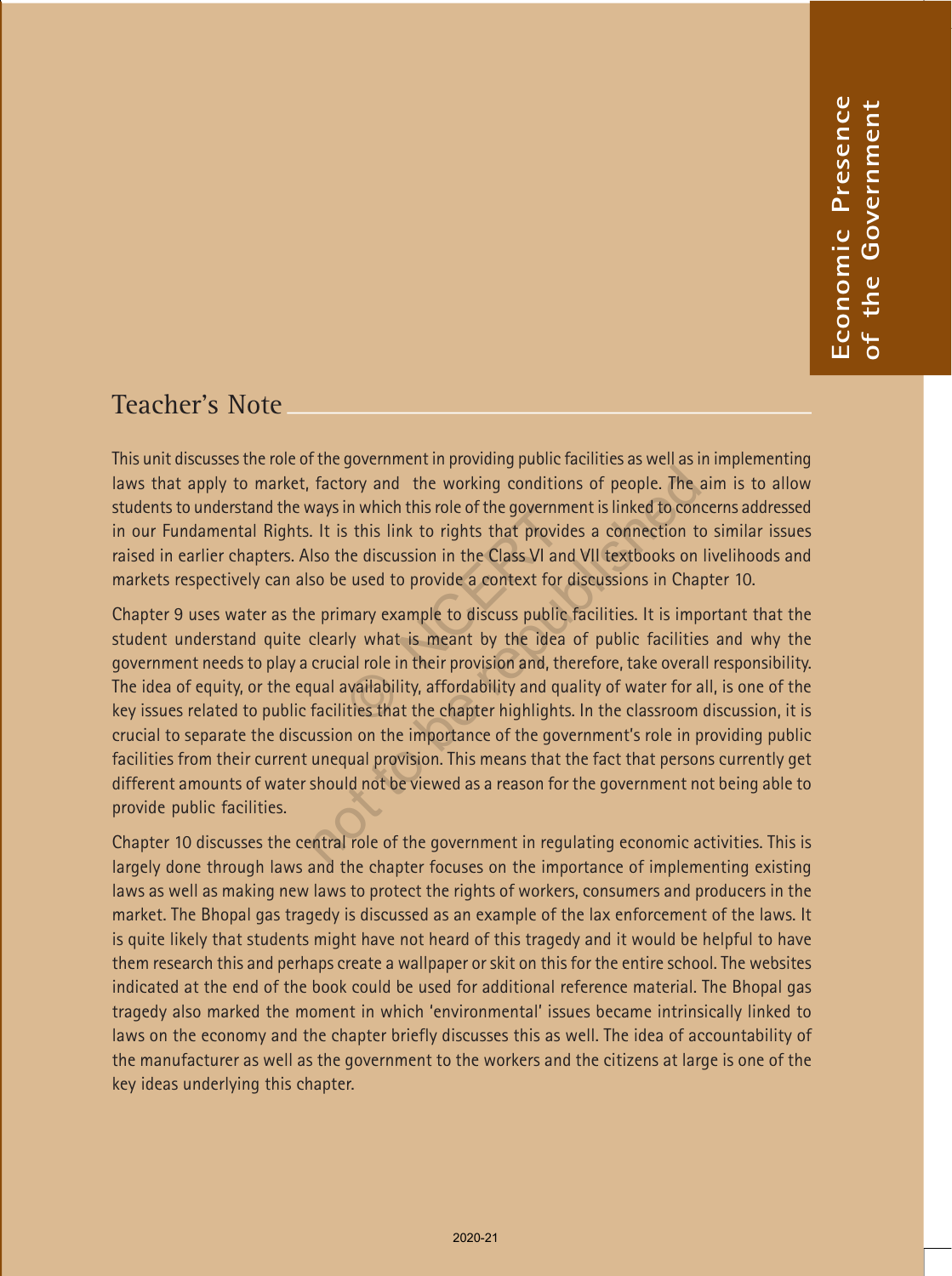

## **Public Facilities**



Amu and Kumar are travelling through Chennai in a bus. As they go round the city, they observe the water facilities available in different parts of Chennai...



2020-21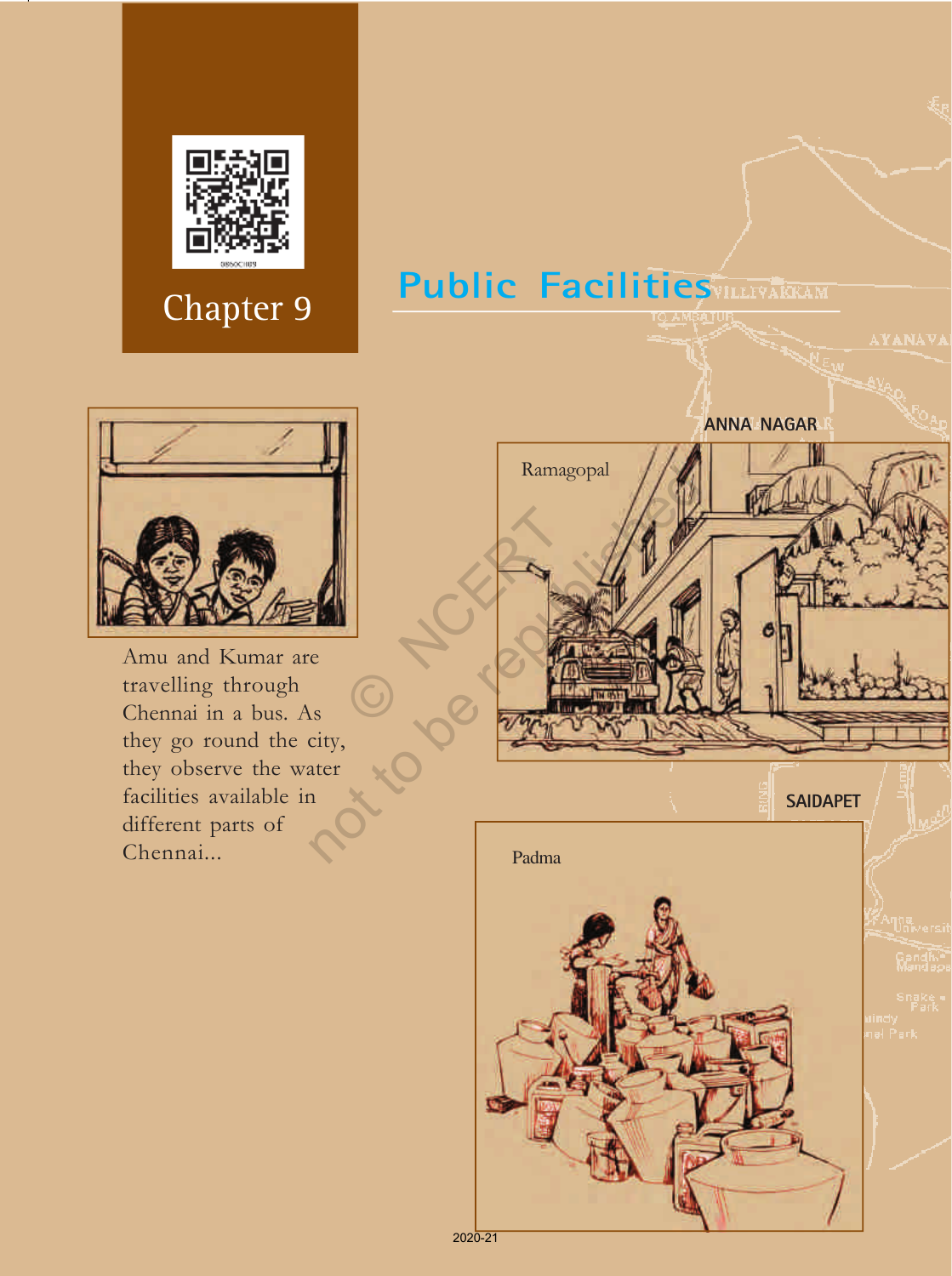

# Public Facilities **Public Facilities**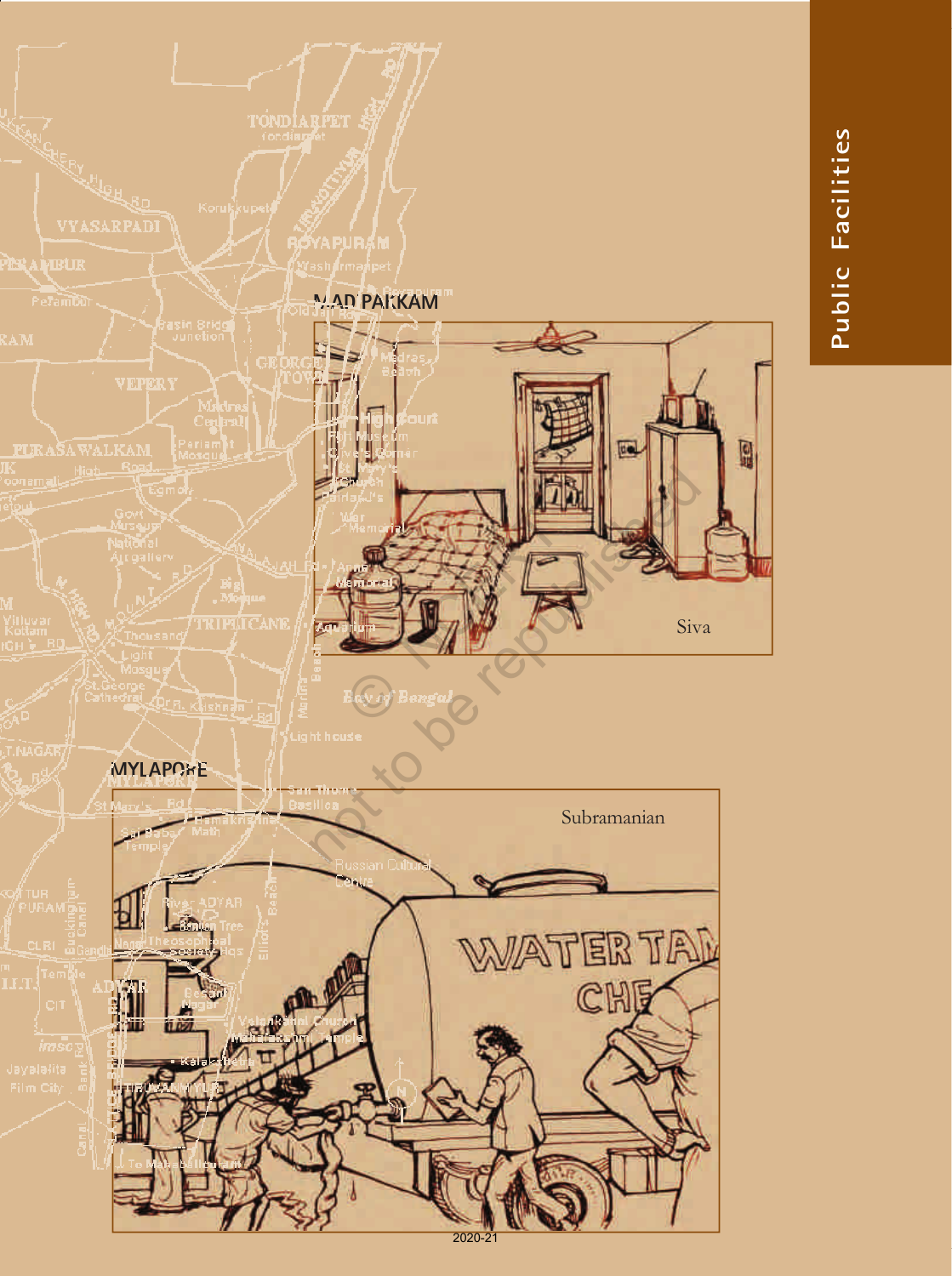

**1. You have seen the four situations illustrated above. Based on these, what impression do you get of the water situation in Chennai?**

**2. Pick out the various sources of water for household use from the description alongside.**

**3. What, in your view, is similar, and what is different in Subramanian's and Padma's experiences.**

**4. Write a paragraph describing the water supply situation in your area.**

**5. Why does water flow in a trickle in summer in most places in India? Find out.**

**Discuss: Is there a general shortage of water for everyone in Chennai? Can you think of two reasons why different people get varying amounts of water?**

#### **Water and the People of Chennai**

Senior government officials like Mr Ramagopal live in Anna Nagar, Chennai. This area looks lush and green with lawns maintained by a generous spraying of water. Bungalows here have tap water for major part of the day. On days when the water supply is inadequate, Mr Ramagopal speaks to a senior official whom he knows in the municipal water board and a water tanker is easily arranged for his house.

Like most areas of the city, Subramanian's apartments in Mylapore suffers from water shortage. This area gets municipal water once in two days. A private borewell meets some of the residents' water needs. Borewell water is, however, brackish so the residents use it in their toilets and for washing. For other uses, water is purchased from tankers. Subramanian spends upto Rs 500-600 per month on buying water from the tankers. For drinking water, residents have installed water purification systems in their homes. however, brackish so t<br>and for washing. For o<br>tankers. Subramanian s<br>on buying water from<br>residents have installed<br>homes.<br>Reconsingly some that the same set of the same set of the and gets water once in municipal water once in two days. A pri<br>
some of the residents' water needs.<br>
however, brackish so the residents us<br>
and for washing. For other uses, water<br>
the<br>
the<br>
intersecent in the tankers. Subramanian spends upto Rs<br>

Siva lives on rent on the first floor of a house in Madipakkam and gets water once in four days. Shortage of water is one major reason why Siva can't bring his family to Chennai. For drinking, Siva buys bottled water.

Padma works as a domestic help in Saidapet and lives in the nearby slum. She pays a rent of Rs 650 for the hutment, which has neither a bathroom nor a tap connection. For 30 such hutments there is a common tap at one corner, in which water comes from a borewell for 20 minutes twice daily. A family gets to fill a maximum of three buckets within this time. The same water is used for washing and drinking. In summer, the flow becomes a trickle, so that one family gets water only at the cost of another. People have to wait long hours for water tankers.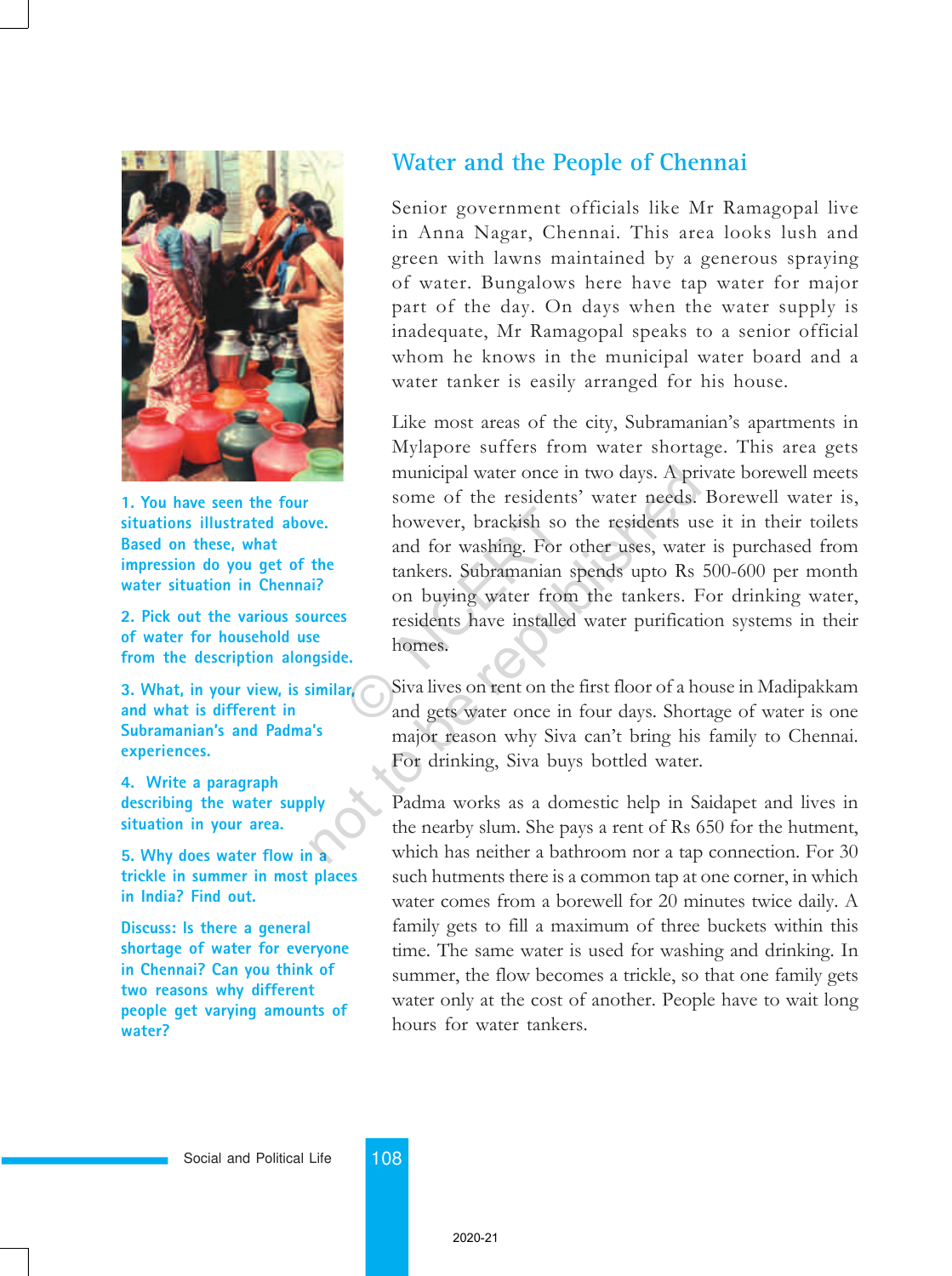#### **Water as Part of the Fundamental Right to Life**

Water is essential for life and for good health. Not only is it necessary for us to be able to meet our daily needs but safe drinking water can prevent many water-related diseases. India has one of the largest number of cases of diseases such as diarrhoea, dysentery, cholera. Over 1,600 Indians, most of them children below the age of five, reportedly die everyday because of water-related diseases. These deaths can be prevented if people have access to safe drinking water.

The Constitution of India recognises the right to water as being a part of the Right to Life under Article 21. This means that it is the right of every person, whether rich or poor, to have sufficient amounts of water to fulfil his/her daily needs at a price that he/she can afford. In other words, there should be universal access to water.

There have been several court cases in which both the High Courts and the Supreme Court have held that the right to safe drinking water is a Fundamental Right. In 2007, the Andhra Pradesh High Court restated this while hearing a case based on a letter written by a villager of Mahbubnagar district on the contamination of drinking water. The villager's complaint was that a textile company was discharging poisonous chemicals into a stream near his village, contaminating ground water, which was the source for irrigation and drinking water. The judges directed the Mahbubnagar district collector to supply 25 litres of water to each person in the village. ulfil his/her daily needs at a<br>other words, there should be<br>ases in which both the High<br>ave held that the right to safe<br>I Right. In 2007, the Andhra<br>is while hearing a case based<br>of Mahbubnagar district on<br>ater The village note Article 21. This means that it,<br>
i, whether rich or poor, to have<br>
to fulfil his/her daily needs at a<br>
L. In other words, there should be<br>
urt cases in which both the High<br>
urt have held that the right to safe<br>
ental



"... right to water entitles everyone to sufficient, safe, acceptable, physically accessible and affordable water for personal and domestic use" **United Nations (2002)**

**Public Facilities**

Like water, there are other essential facilities that need to be provided for everyone. Last year you read about two other such facilities: healthcare and sanitation. Similarly, there are things like electricity, public transport, schools and colleges that are also necessary. These are known as **public facilities**.



**Sustainable Development Goal (SDG) www.in.undp.org**

109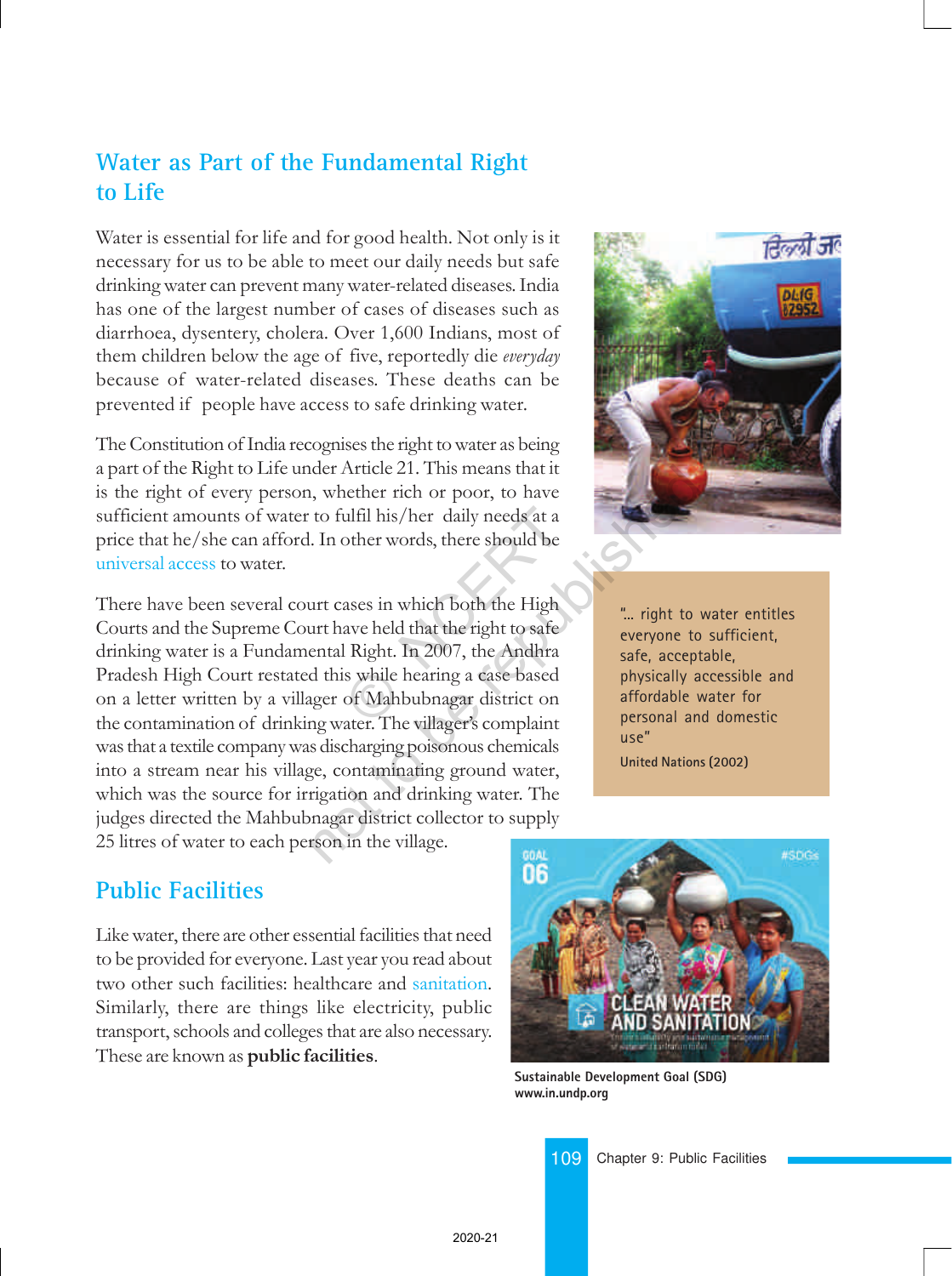



The Indian Constitution guarantees the Right to Education for all children between the ages of 6-14 years. Equity in the schooling facilities available to all children is an important aspect of this Right. However, activists and scholars working on education have documented the fact that schooling in India continues to be highly unequal.



The government needs to play an active role in providing adequate access to proper health facilities for the entire population. This includes the eradication of preventable diseases like polio as shown in the above photograph.

The important characteristic of a public facility is that once it is provided, its benefits can be shared by many people. For instance, a school in the village will enable many children to get educated. Similarly, the supply of electricity to an area can be useful for many people: farmers can run pumpsets to irrigate their fields, people can open small workshops that run on electricity, students will find it easier to study and most people in the village will benefit in some way or the other.

#### **The Government's Role**

Given that public facilities are so important, someone must carry the responsibility of providing these to the people. This 'someone' is the government. One of the most important functions of the government is to ensure that these public facilities are made available to everyone. Let us try and understand why the government (and only the government) must bear this responsibility. most important run<br>is to ensure that the<br>available to everyone. I<br>government (and only<br>responsibility.<br>We have seen that privic<br>the market. You read<br>the "Story of a Shirt' in<br>the public facilities, the

We have seen that private companies operate for profit in the market. You read about this in the chapter on the 'Story of a Shirt' in your Class VII book. In most of the public facilities, there is no profit to be had. For example, what profit can accrue to a company for keeping the drains clean or running an anti-malaria campaign? A private company will probably not be interested in undertaking such work. the people. This 'someone' is the governoone' is the governoone' is the governoone of is to ensure that these public fa<br> **E** Right to available to everyone. Let us try and a ages of government (and only the government and

But, for other public facilities such as schools and hospitals, private companies may well be interested. We have many of these, particularly in large cities. Similarly, if you are living in a city, you will have seen private companies supplying water through tankers or supplying drinking water in sealed bottles. In such cases, private companies provide public facilities but at a price that only some people can afford. Hence, this facility is not available to all at an affordable rate. If we go by the rule that people will get as much as they can pay for then many people who cannot afford to pay for such facilities will be deprived of the opportunity to live a decent life.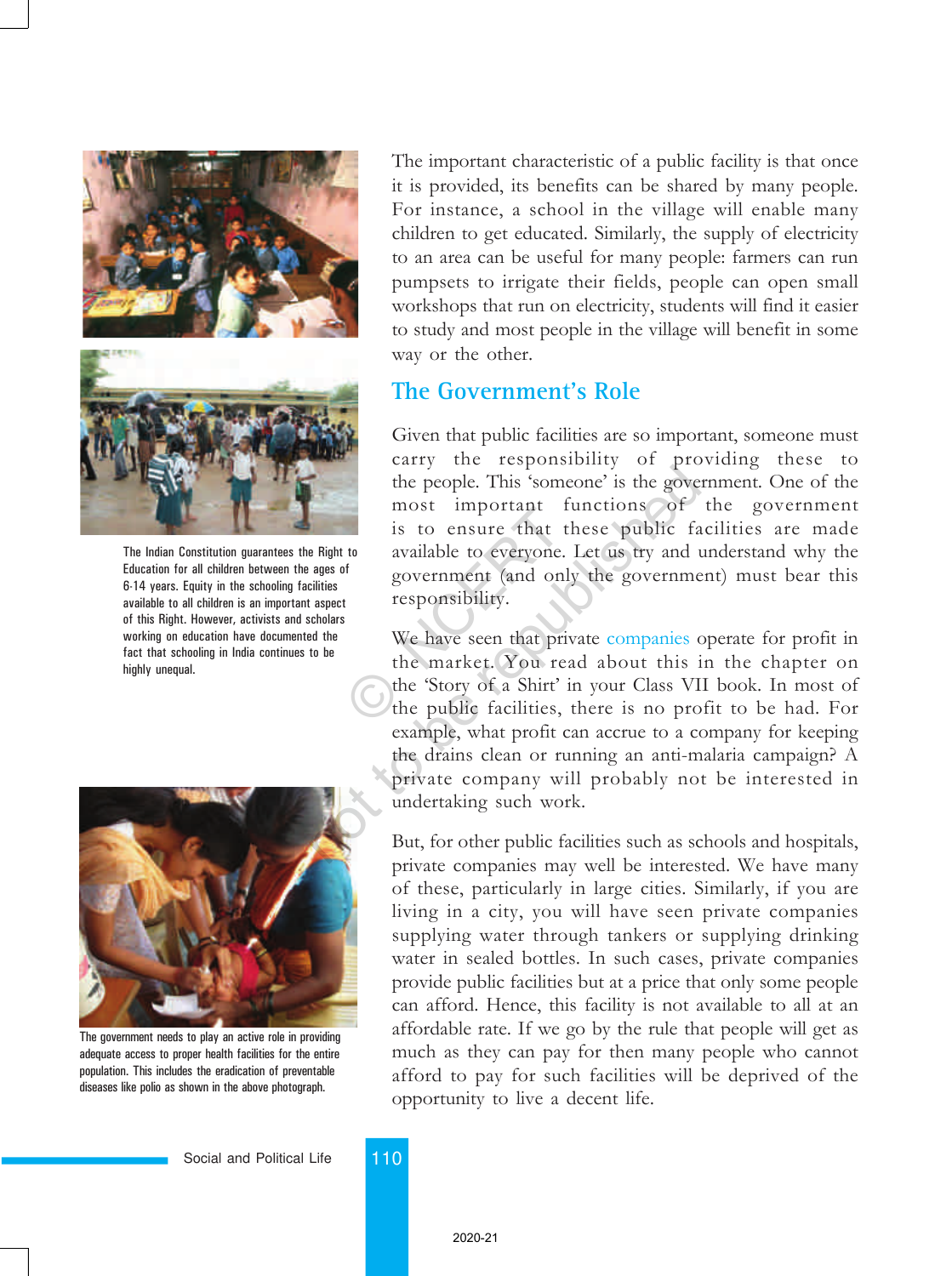Clearly, this is not a desirable option. Public facilities relate to people's basic needs. Any modern society requires that these facilities are provided so that people's basic needs are met. The Right to Life that the Constitution guarantees is for all persons living in this country. The responsibility to provide public facilities, therefore, must be that of the government.

#### **Where does the government get money for public facilities?**

Every year you must have heard the government budget being presented in the Parliament. This is an account of the expenses the government has made on its programmes in the past year and how much it plans to spend in the coming year.

In the budget, the government also announces the various ways in which it plans to meet these expenses. The main source of revenue for the government is the taxes collected from the people, and the government is empowered to collect these taxes and use them for such programmes. For instance, to supply water, the government has to incur costs in pumping water, carrying it over long distances, laying down pipes for distribution, treating the water for impurities, and finally, collecting and treating waste water. It meets these expenses partly from the various taxes that it collects and partly by charging a price for water. This price is set so that most people can afford a certain minimum amount of water for daily use. ment is the taxes collected<br>ment is empowered to<br>for such programmes. For<br>vernment has to incur costs<br>er long distances, laying<br>ting the water for<br>and treating waste water.<br>com the various taxes that<br>a price for water. Thi end a certain minimum<br>
States' share of these collected<br>
them for such programmes. For<br>
the government has to incur costs<br>
it over long distances, laying<br>
treating the water for<br>
that? Shouldn't<br>
facilities?<br>
Kumar: I thin



As Amu and Kumar ride around Chennai...



Amu: Did you notice that the roads in Saidapet were so bumpy and without streetlights? I wonder what the place is like at night.

Kumar: What better can you expect in a slum!

Amu: Why should slums be like that? Shouldn't they have public facilities?

Kumar: I think public facilities are for all those who live in proper houses in colonies. They are the people who pay taxes.

Amu: Why do you say that! Slum dwellers are also citizens and they have rights too.

Kumar: Arrey! The government will go bankrupt this way!

Amu: Well, it has to find a way. Can you imagine what it would be like to live in a slum without proper roads, water, electricity? Kumar: Err….

Amu: Our Constitution recognises many of the public facilities as being a part of the Right to Life. The government must see that these rights are protected so that everyone can lead a decent life.

#### **Whose point of view do you agree with?**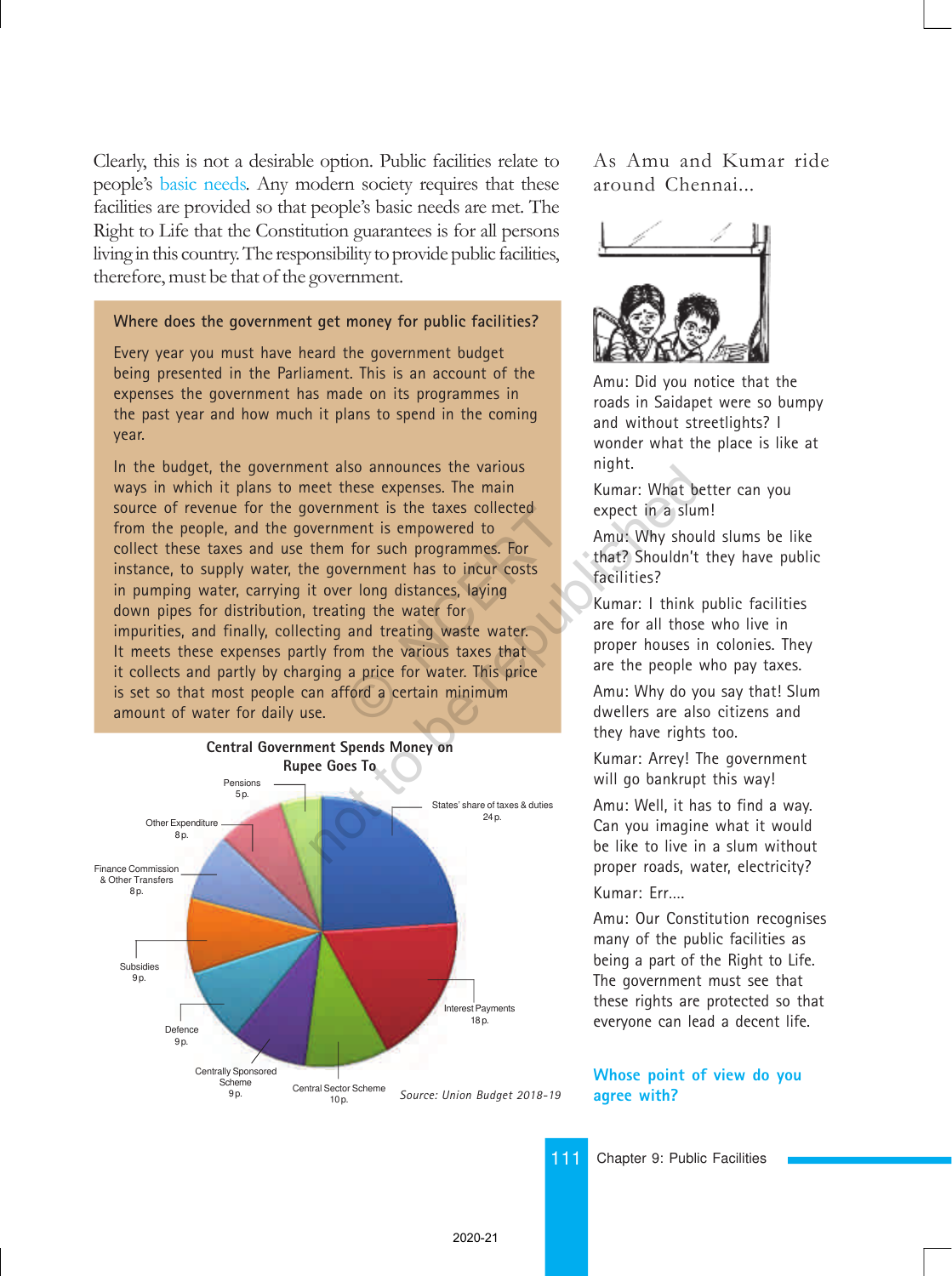1. What are public facilities? Why should the government be responsible for providing public facilities?

For providing<br>
ic facilities. For<br>
stribution of<br>
nment must keep<br>
reach these 2. The government can get private companies to deliver some of the public facilities. For instance, contracts for building roads are given to private contractors. Distribution of electricity in Delhi is done by two private companies. However, the government must keep a close watch on these and ensure that they fulfil their commitment to reach these facilities to all people and at affordable prices.

**Why do you think the government must assume the overall responsibility for public facilities even when it gets private companies to do part of the job?**

3. Look at your water bill and find out what the minimum rate is for municipal water in your area. Does the rate increase as the use of water increases? Why do you think the government charges a higher rate for greater use of water?

4. Find out the various kinds of taxes people pay to the government by talking to a salaried person, a person running his or her own factory/business and a shopkeeper. Share your findings in the classroom with your teacher.



Buses are the most important forms of public transport over short distances. It is the main link to the workplace for majority of the working people. With rapid urbanisation, the public bus system even in the major cities has not been able to keep up with the demand. *Source: Union Budget 2018-19*

As an alternative, the government has planned ambitious metro rail projects for Delhi and other metropolitan cities. Rs 11,000 crore was spent from the government budget for the construction of the first segment of the metro-rail in Delhi using the latest technology. People have pointed out that this massive expenditure could have been avoided if only a fraction of this amount was spent on upgrading the public bus system. Would you agree? What do you think could be the solution for other regions of India?



Social and Political Life 112

2020-21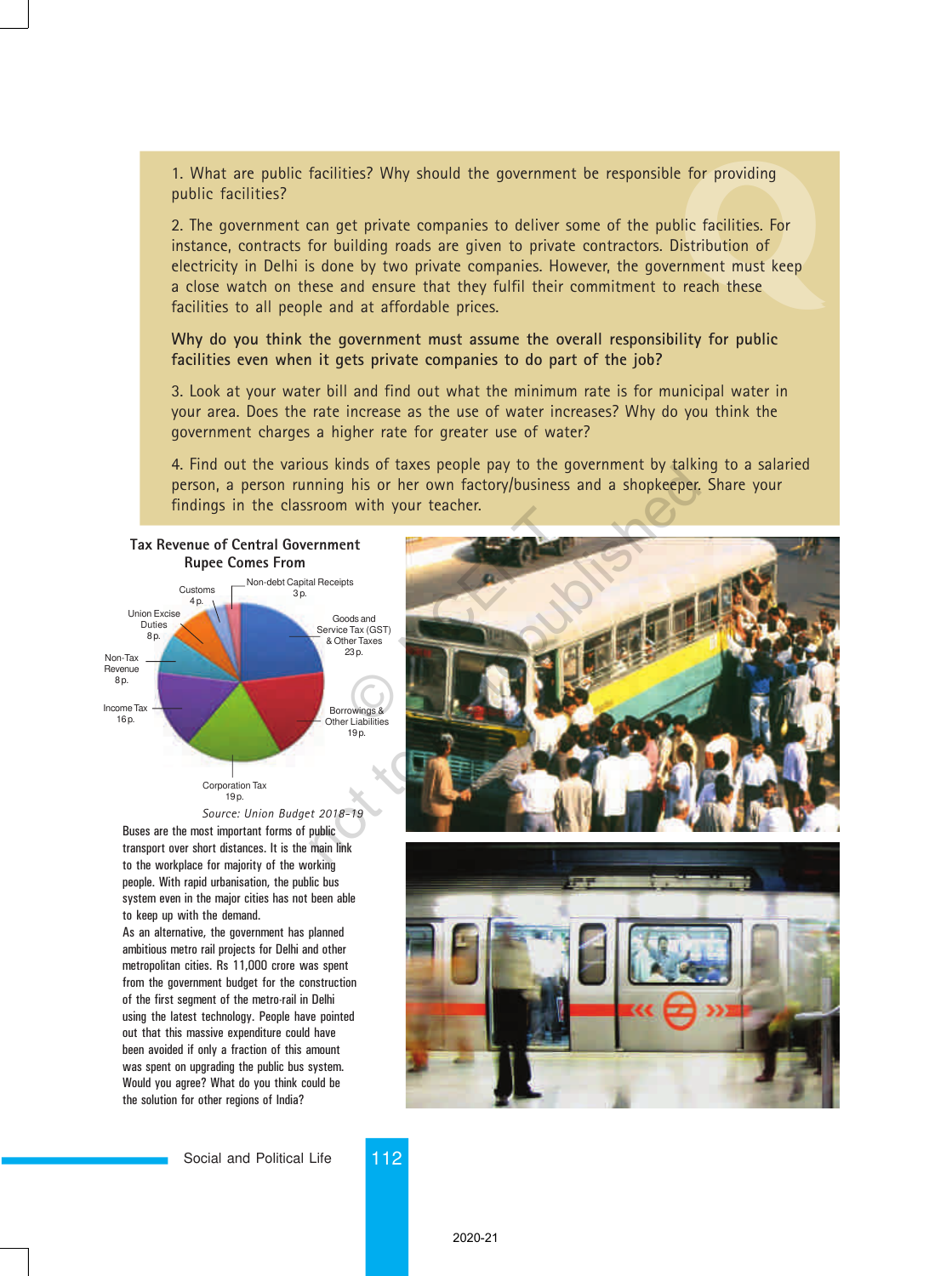#### **Water Supply to Chennai: Is it Available to All?**

While there is no doubt that public facilities should be made available to all, in reality we see that there is a great shortage of such facilities. In the rest of this chapter, we will read about the provision of water, which as we have seen, is a public facility of great importance.

Water supply in Chennai, as we saw at the beginning of the chapter, is marked by shortages. Municipal supply meets only about half the needs of the people of the city, on an average. There are areas which get water more regularly than others. Those areas that are close to the storage points get more water whereas colonies further away receive less water.

The burden of shortfalls in water supply falls mostly on the poor. The middle class, when faced with water shortages, are able to cope through a variety of private means such as digging borewells, buying water from tankers and using bottled water for drinking. ater supply falls mostly on<br>
when faced with water<br>
rough a variety of private<br>
is, buying water from tankers<br>
inking.<br>
of water, access to 'safe'<br>
to some and this depends<br>
oain the wealthy have more

Apart from the availability of water, access to 'safe' drinking water is also available to some and this depends on what one can afford. Once again, the wealthy have more choices, thanks to the booming market in bottled water and water purifiers. People who can afford it have safe drinking water, whereas the poor are again left out. In reality, therefore, it seems that it is only people with money who have the right to water  $-\alpha$  far cry from the goal of universal access to 'sufficient and safe' water. the storage points get more water<br>
vay receive less water.<br>
n water supply falls mostly on<br>
lass, when faced with water<br>
e through a variety of private<br>
wells, buying water from tankers<br>
r drinking.<br>
ity of water, access t



The shortage of water has opened up opportunities for private companies in a big way. Many private companies are providing water to cities by buying it from places around the city. In Chennai, water is taken from nearby towns like Mamandur, Palur, Karungizhi and from villages to the north of the city using a fleet of over 13,000 water tankers. Every month the water dealers pay farmers an advance for the rights to exploit water sources on their land. This is water taken away not just from agriculture but also from the drinking water supplies of the villagers. Ground water levels have dropped drastically in all these towns and villages as a result.



In rural areas, water is needed both for human use and for use by the cattle. The sources of water are wells, handpumps, ponds and sometimes overhead tanks. Much of these are privately owned. Compared to the urban areas, there is an even greater shortage of public water supply in rural areas.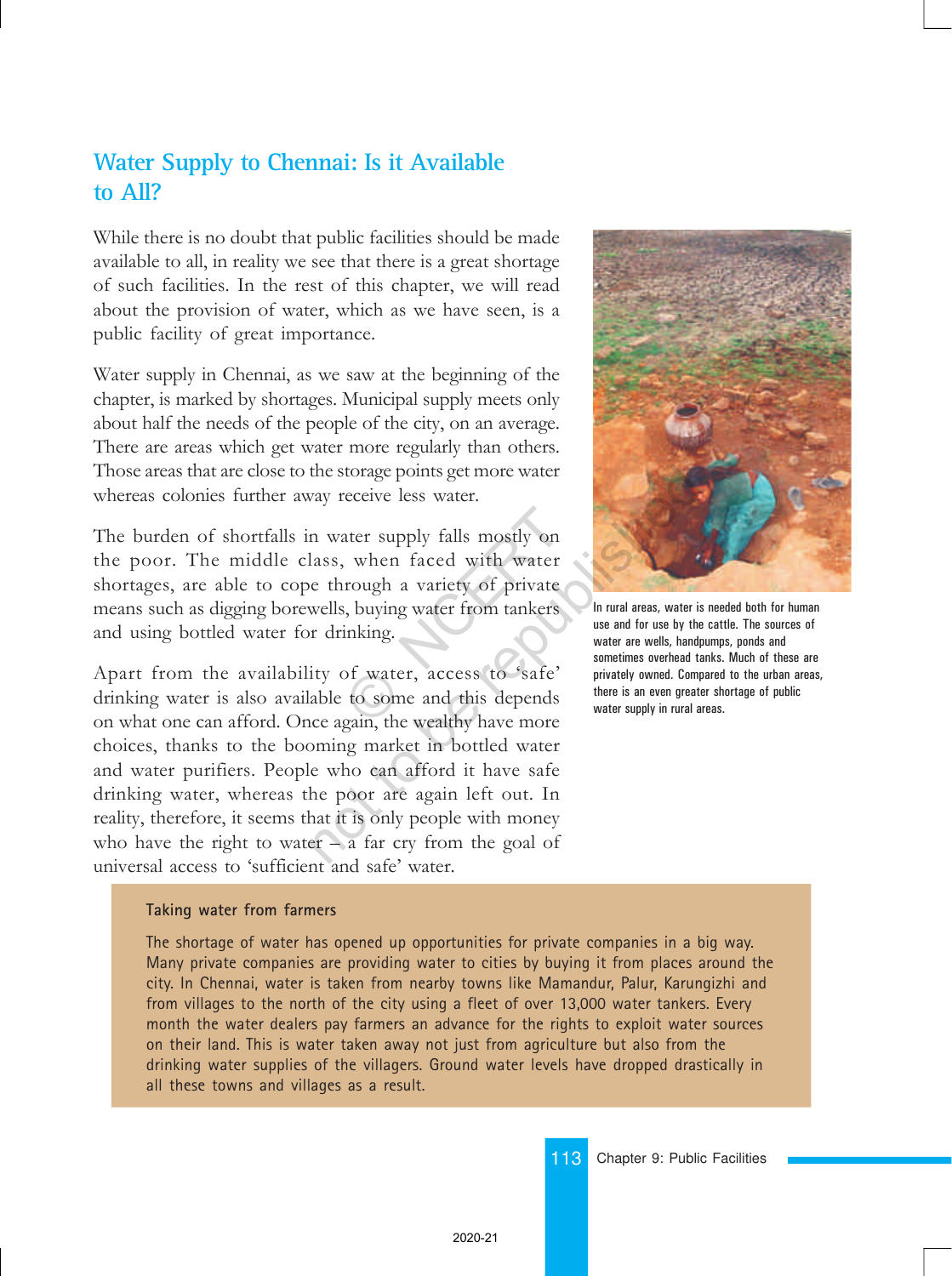

**Sustainable Development Goal (SDG) www.in.undp.org**

**Discuss: Do you think this would be a right step? What do you think would happen if the government withdraws from the task of supplying water?**

#### **In Search of Alternatives**

The situation in Chennai is not unique. A similar scenario of shortages and acute crisis during the summer months is common to other cities of India. The shortage in municipal water is increasingly being filled by an expansion of private companies who are selling water for profit. Also common are the great inequalities in water use. The supply of water per person in an urban area in India should be about 135 litres

per day (about seven buckets)  $-$  a standard set by the Urban Water Commission. Whereas people in slums have to make do with less than 20 litres a day per person (one bucket), people living in luxury hotels may consume as much as 1,600 litres (80 buckets) of water per day.

A shortage of municipal water is often taken as a sign of failure of the government. Some people argue that since the government is unable to supply the amount of water that is needed and many of the municipal water departments are running at a loss, we should allow private companies to take over the task of water supply. According to them, private companies can perform better. buckets) of water per da<br>A shortage of municipal v<br>of the government. S<br>government is unable to<br>needed and many of th<br>running at a loss, we sho<br>over the task of water<br>companies can perform with less than 20 litres a day per person is<br>using in luxury hotels may consume as mu<br>buckets) of water per day.<br>A shortage of municipal water is often tak<br>of the government. Some people are<br>government is unable to supply

Consider the following facts:

1. Throughout the world, water supply is a function of the government. There are very few instances of private water supply.

#### **Public Water Supply in Porto Alegre**

Porto Alegre is a city in Brazil. Though there are many poor people in this city, what is remarkable is that it has a far lower number of infant deaths as compared to most other cities of the world. The city's water department has achieved universal access to safe water and this is the main reason behind the lower number of infant deaths. The average price of water is kept low, and the poor are charged half the basic rate. Whatever profit the department makes is used to improve the water supply. The working of the water department is transparent and people can have a direct say in deciding which projects the department should take up. Through a process of public meetings, people hear what the managers have to say and also vote on their priorities.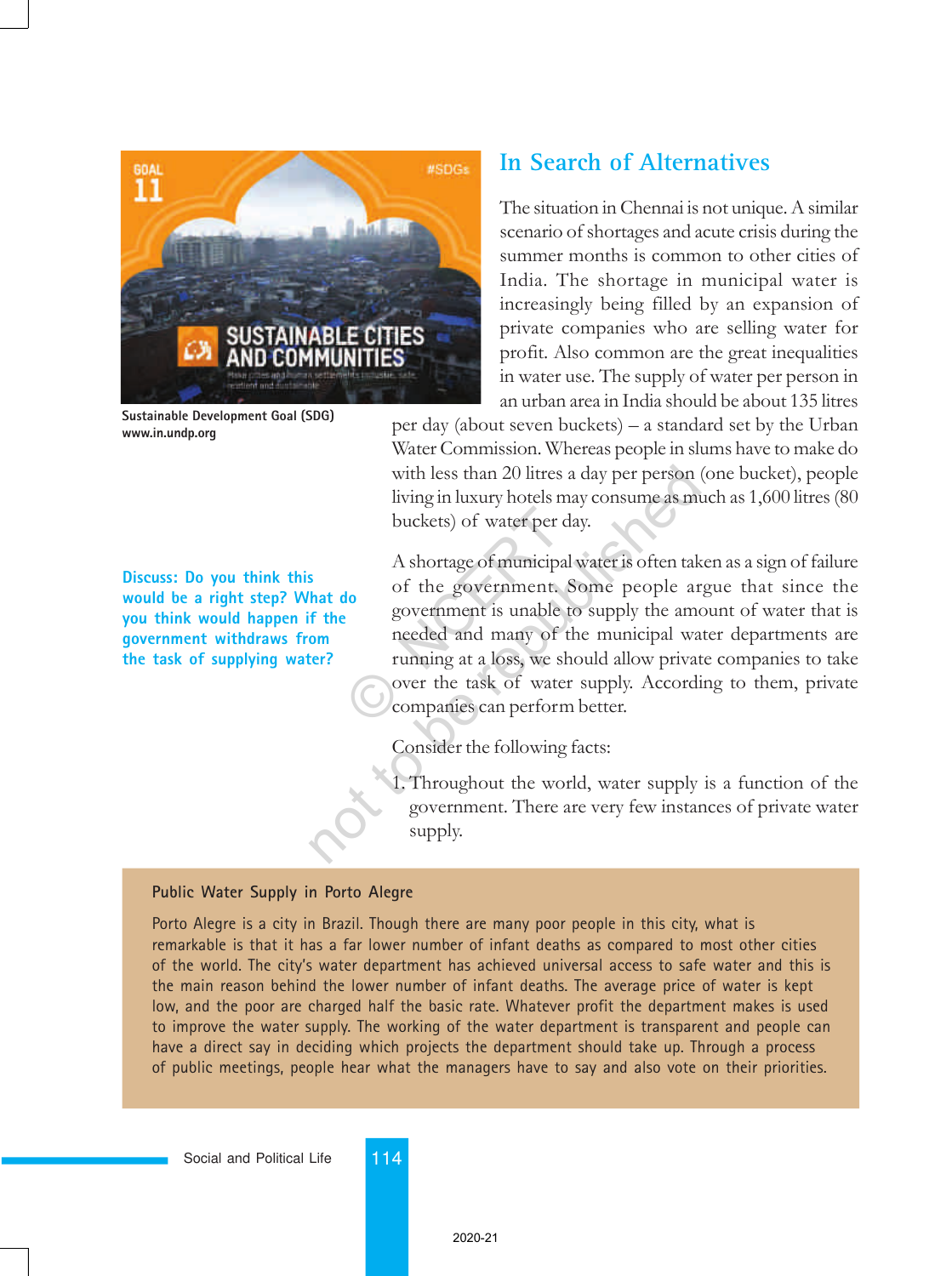- 2. There are areas in the world where public water supply has achieved universal access. (see Box below)
- 3. In a few cases, where the responsibility for water supply was handed over to private companies, there was a steep rise in the price of water, making it unaffordable for many. Cities saw huge protests, with riots breaking out in places like Bolivia, forcing the government to take back the service from private hands.



**Sustainable Development Goal (SDG) www.in.undp.org**

4. Within India, there are cases of success in government water departments, though these are few in number and limited to certain areas of their work. The water supply department in Mumbai raises enough money through water charges to cover its expenses on supplying water. In Hyderabad, a report shows that the department has increased coverage and improved performance in revenue collection. In Chennai, the department has taken several initiatives for harvesting rain water to increase the level of groundwater. It has also used the services of private companies for transporting and distributing water but the government water supply department decides the rate for water tankers and gives them permission to operate. Hence they are called 'on contract'. Evater supply department in<br>
hrough water charges to cover<br>
ter. In Hyderabad, a report<br>
nas increased coverage and<br>
enue collection. In Chennai,<br>
eral initiatives for harvesting<br>
l of groundwater. It has also<br>
mpanies for example and the setting and the government water supply department in think can be diverse to cover<br>g water. In Hyderabad, a report water supply?<br>g water. In Hyderabad, a report bo you think it<br>ent has increased coverage a

**Discuss the main ideas in the above section. What do you think can be done to improve water supply?**

**Do you think it is also important to conserve resources like water and electricity, and to use more public transport?**



Mumbaiís suburban railway is well-functioning public transport system. It is the densest route in the world, attending to 65 lakh passengers daily. Extending over a distance of 300 kilometers, these local trains allow people living far away from Mumbai to find work in the city. Note that the high cost of housing in cities makes it impossible for an average worker to live in the city.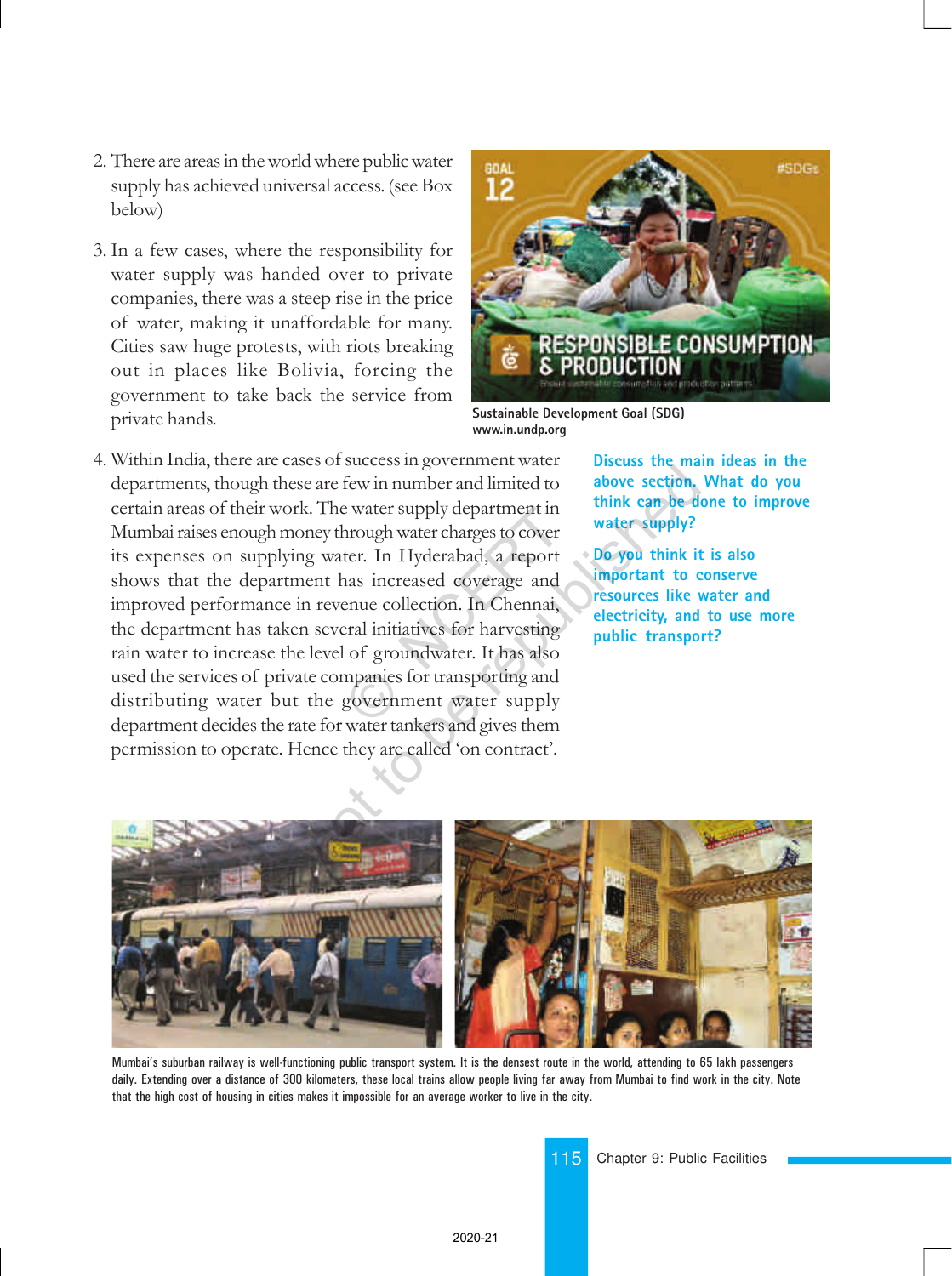#### **Extending Sanitation Facilities**



"'Latrines for us!' they exclaimed in astonishment. 'We go and perform our functions out in the open.' Latrines are for you big people."

Mahatma Gandhi recounting untouchables' grievances, Rajkot Sanitation Committee, 1896

Besides safe drinking water, sanitation is a must in prevention of water-borne diseases. However, the sanitation coverage in India is even lower than that of water. Official figures for 2011 show that 87 percent of the households in India have access to drinking water and about 53 percent have access to sanitation (toilet facilities within the premises of residence). Once again, it is the poor both in the rural and urban areas who lack access to sanitation. water, sanitation is a must in prevention of water-borne<br>n coverage in India is even lower than that of water. Of<br>percent of the households in India have access to drink<br>have access to sanitation (toilet facilities within

Sulabh, a non-government organisation, has been working for nearly five decades to address the problems of sanitation facing low-caste, low-income people in India. It has constructed more than 8,500 community toilet blocks and 1.5 million household toilets, giving access to sanitation to 20 million people. The majority of the users of Sulabh facilities are from the poor working class. Provide in India is even lower than<br>
ent of the households in India ha<br>
access to sanitation (toilet facilit<br>
the poor both in the rural and ur<br>
organisation, has been working fo<br>
organisation, has been working fo<br>
organis

Sulabh enters into contracts with municipalities or other local authorities to construct toilet blocks with government funds. Local authorities provide land and funds for setting up the services, whereas maintenance costs are sometimes financed through user charges (for example,  $\overline{z}2$  is charged for use of the latrines in the cities).

Next time you see a Sulabh toilet, you might want to find out yourself how it functions!

**Do you think that lack of access to proper sanitation facilities affects peoples' lives? How?**

**Why do you think that this would impact women and girls more acutely?**

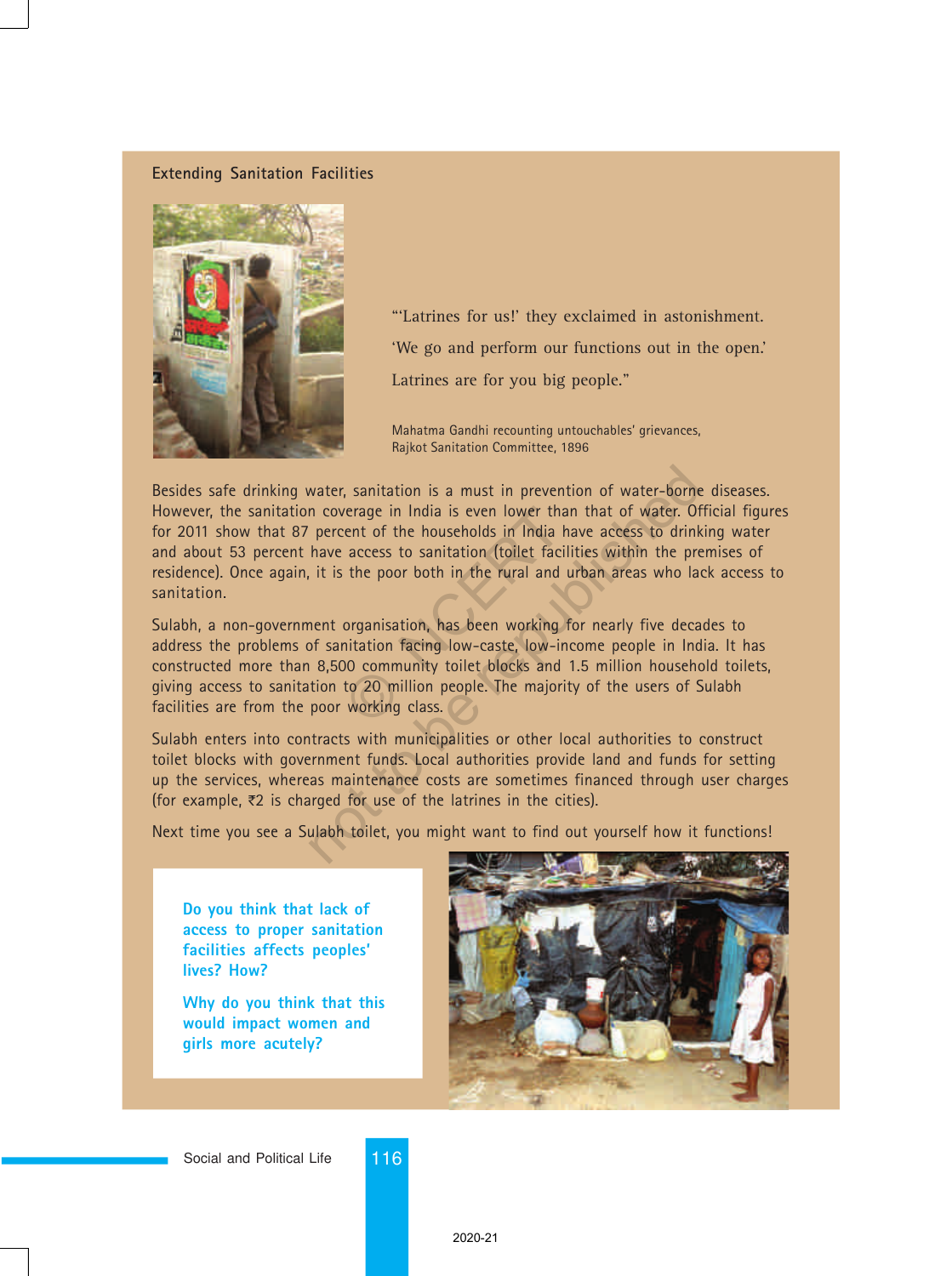

The Census of India, 2001 puts rural household electrification at 44 per cent, leaving around 78 million households still in the dark.

#### **Conclusion**

Public facilities relate to our basic needs and the Indian Constitution recognises the right to water, heath, education etc as being a part of the Right to Life. Thus one of the major roles of the government is to ensure adequate public facilities for everyone.

But, progress on this front has been far from satisfactory. There is a shortage in supply and there are inequalities in distribution. Compared to the metros and large cities, towns and villages are under-provided. Compared to wealthy localities, the poorer localities are under-serviced. Handing over these facilities to private companies may not be the answer. Any solution needs to take account of the important fact that every citizen of the country has a right to these facilities which should be provided to her/him in an equitable manner.

117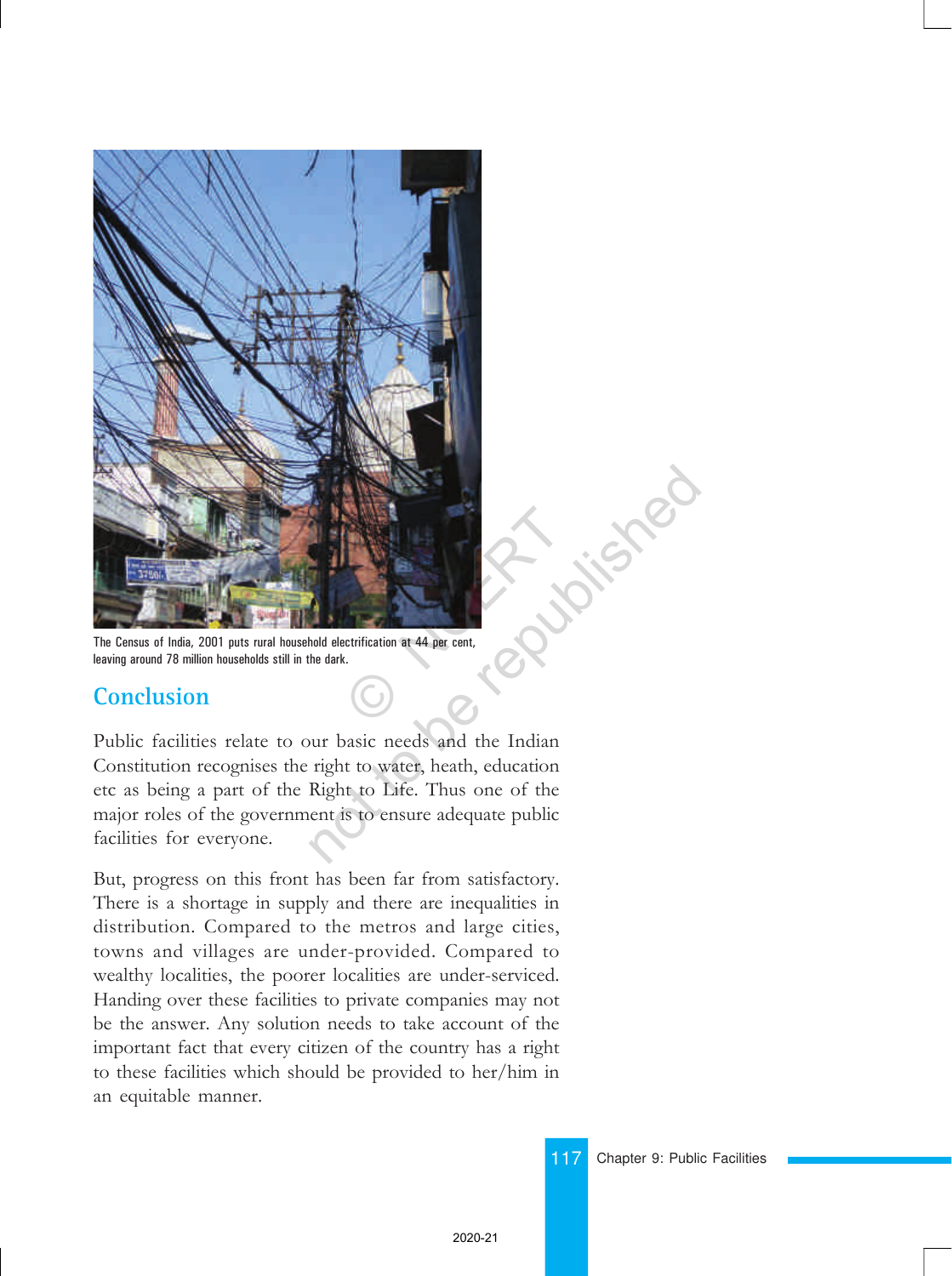## Exercises

- 1. Why do you think there are so few cases of private water supply in the world?
- 2. Do you think water in Chennai is available to and affordable by all? Discuss.
- 3. How is the sale of water by farmers to water dealers in Chennai affecting the local people? Do you think local people can object to such exploitation of ground water? Can the government do anything in this regard?
- 4. Why are most of the private hospitals and private schools located in major cities and not in towns or rural areas?
- 5. Do you think the distribution of public facilities in our country is adequate and fair? Give an example of your own to explain.
- 6. Take some of the public facilities in your area, such as water, electricity, etc. Is there scope to improve these? What in your opinion should be done? Complete the table.

| example of your own to explain.                                                                                                                                                   |                  |                         |
|-----------------------------------------------------------------------------------------------------------------------------------------------------------------------------------|------------------|-------------------------|
| 6. Take some of the public facilities in your area, such as water, electricity, etc. Is there scope to<br>improve these? What in your opinion should be done? Complete the table. |                  |                         |
|                                                                                                                                                                                   | Is it available? | How can it be improved? |
| Water                                                                                                                                                                             |                  |                         |
| Electricity                                                                                                                                                                       |                  |                         |
| <b>Roads</b>                                                                                                                                                                      |                  |                         |
| <b>Public Transport</b>                                                                                                                                                           |                  |                         |

- 7. Are the above public facilities shared equally by all the people in your area? Elaborate.
- 8. Data on some of the public facilities are collected as part of the Census. Discuss with your teacher when and how the Census is conducted.
- 9. Private educational institutions schools, colleges, universities, technical and vocational training institutes are coming up in our country in a big way. On the other hand, educational institutes run by the government are becoming relatively less important. What do you think would be the impact of this? Discuss.